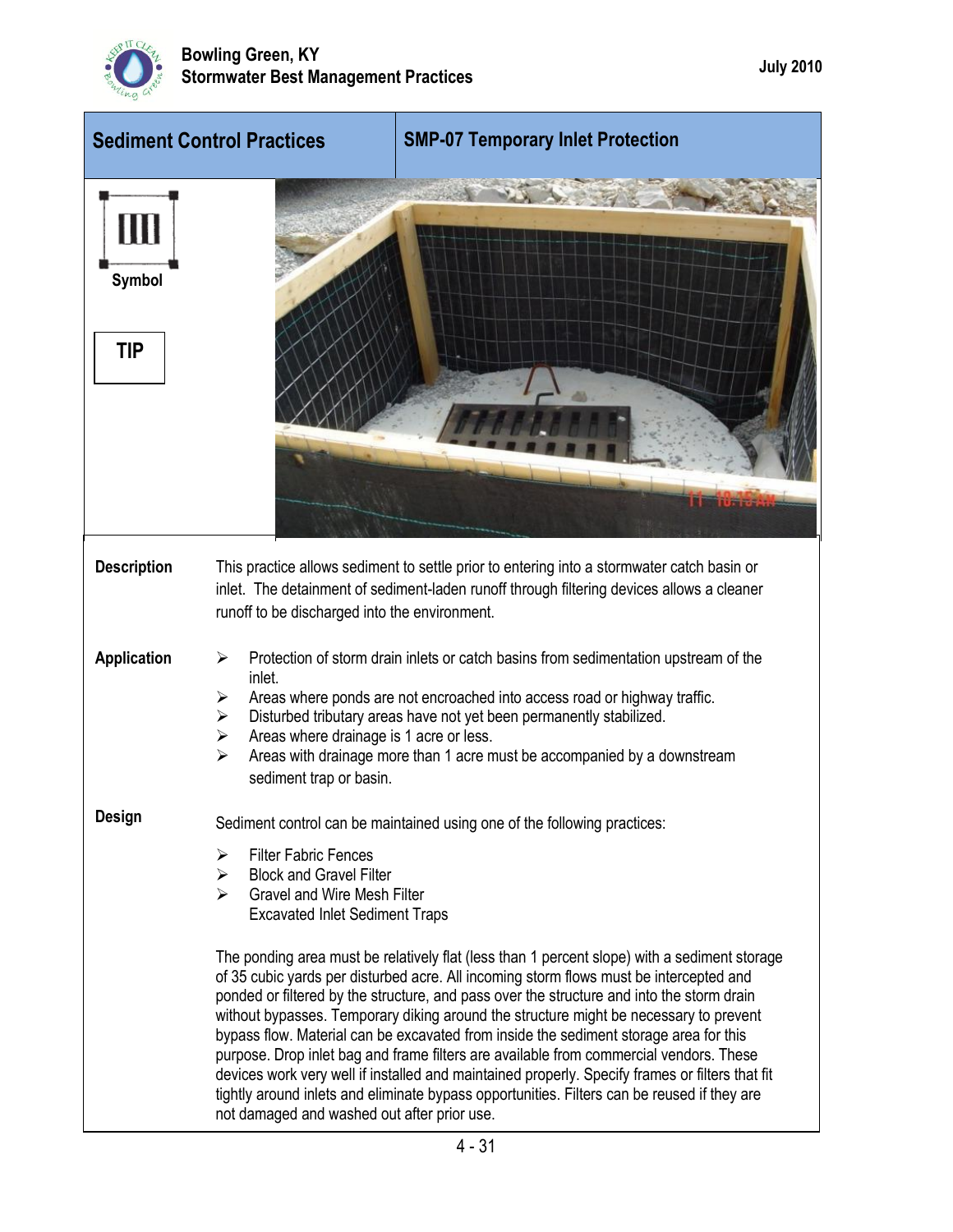

| Design (cont'd)    | <b>Construction Specifications</b>                                                                                                                                                                                                                                                                                                                                                                                                                                                                                                                                                                                                                                                                                                                                                                                                |  |  |
|--------------------|-----------------------------------------------------------------------------------------------------------------------------------------------------------------------------------------------------------------------------------------------------------------------------------------------------------------------------------------------------------------------------------------------------------------------------------------------------------------------------------------------------------------------------------------------------------------------------------------------------------------------------------------------------------------------------------------------------------------------------------------------------------------------------------------------------------------------------------|--|--|
|                    | <b>Silt Fence Sediment Barrier</b><br>Support posts for a silt fence must be steel fence posts or 2 by 4 inch wood, length 3-<br>$\blacktriangleright$<br>foot minimum, spacing 3-foot maximum, with a top frame X-brace or other support<br>recommended.                                                                                                                                                                                                                                                                                                                                                                                                                                                                                                                                                                         |  |  |
|                    | $\blacktriangleright$<br>Excavate a trench 4 inches wide and at least 8 inches deep and bury the bottom of<br>the silt fence in the trench.                                                                                                                                                                                                                                                                                                                                                                                                                                                                                                                                                                                                                                                                                       |  |  |
|                    | Backfill the trench with gravel or soil. Compact the backfill well.<br>➤                                                                                                                                                                                                                                                                                                                                                                                                                                                                                                                                                                                                                                                                                                                                                          |  |  |
|                    | $\blacktriangleright$<br>The height of the silt fence must be a 1.5-foot maximum, measured from the top of the<br>inlet.                                                                                                                                                                                                                                                                                                                                                                                                                                                                                                                                                                                                                                                                                                          |  |  |
|                    | <b>Gravel Doughnut</b><br>Keep the stone slope toward the inlet at 3:1 or flatter or use concrete blocks to help<br>$\blacktriangleright$<br>prevent the stone from being washed into the drop inlet. A minimum 1-foot-wide level<br>area set 4 inches below the drop inlet crest will add further protection against the<br>entrance of material.                                                                                                                                                                                                                                                                                                                                                                                                                                                                                |  |  |
|                    | Stone on the slope toward the inlet should be 3 inches or larger for stability, and 1<br>$\blacktriangleright$<br>inch or smaller on the slope away from the inlet to control flow rate. Mix various size<br>stone for best results.                                                                                                                                                                                                                                                                                                                                                                                                                                                                                                                                                                                              |  |  |
|                    | Wire mesh with 2-inch openings can be placed over the drain grating, but it must be<br>$\blacktriangleright$<br>inspected frequently to avoid blockage by trash. If concrete blocks are used, the<br>openings should be covered with wire screen or filter fabric.                                                                                                                                                                                                                                                                                                                                                                                                                                                                                                                                                                |  |  |
| <b>Maintenance</b> | Replace or clean clogged fabric or gravel immediately.<br>Remove sediment when depth exceeds half the height of the filter or half the depth of<br>the sediment trap or after each significant rainfall (one-half inch in 24 hours) to provide<br>adequate storage volume for the next rain.<br>Inspect all inlets and catch basins weekly before and after each rain event greater<br>than one-half inch, and promptly make repairs as needed.<br>Inspect once every 24 hours during heavy rainfall events.<br>After site is stabilized remove all inlet devices within 30 days.<br>Bring disturbed area to final grade and smooth and compact it.<br>Clean around and inside the storm drain inlet.<br>Deposit the removed sediment in an area that will not contribute sediment off-site and<br>can be permanently stabilized. |  |  |
| Inspection         | Filter fabric stakes are secure.<br>⊔<br>Filter fabric is cleaned or replaced to prevent clogging.<br>ப<br>Sediment from behind the fabric less than $\frac{1}{2}$ the height of the silt fence.<br>ப<br>Gravel filter is in working order. No evidence of gravel washing through.<br>❏<br>Do not clean any gravel adjacent to any inlet or waterway.<br>⊔<br>Bags are properly maintained.<br>No evidence of displacement of the practice.                                                                                                                                                                                                                                                                                                                                                                                       |  |  |